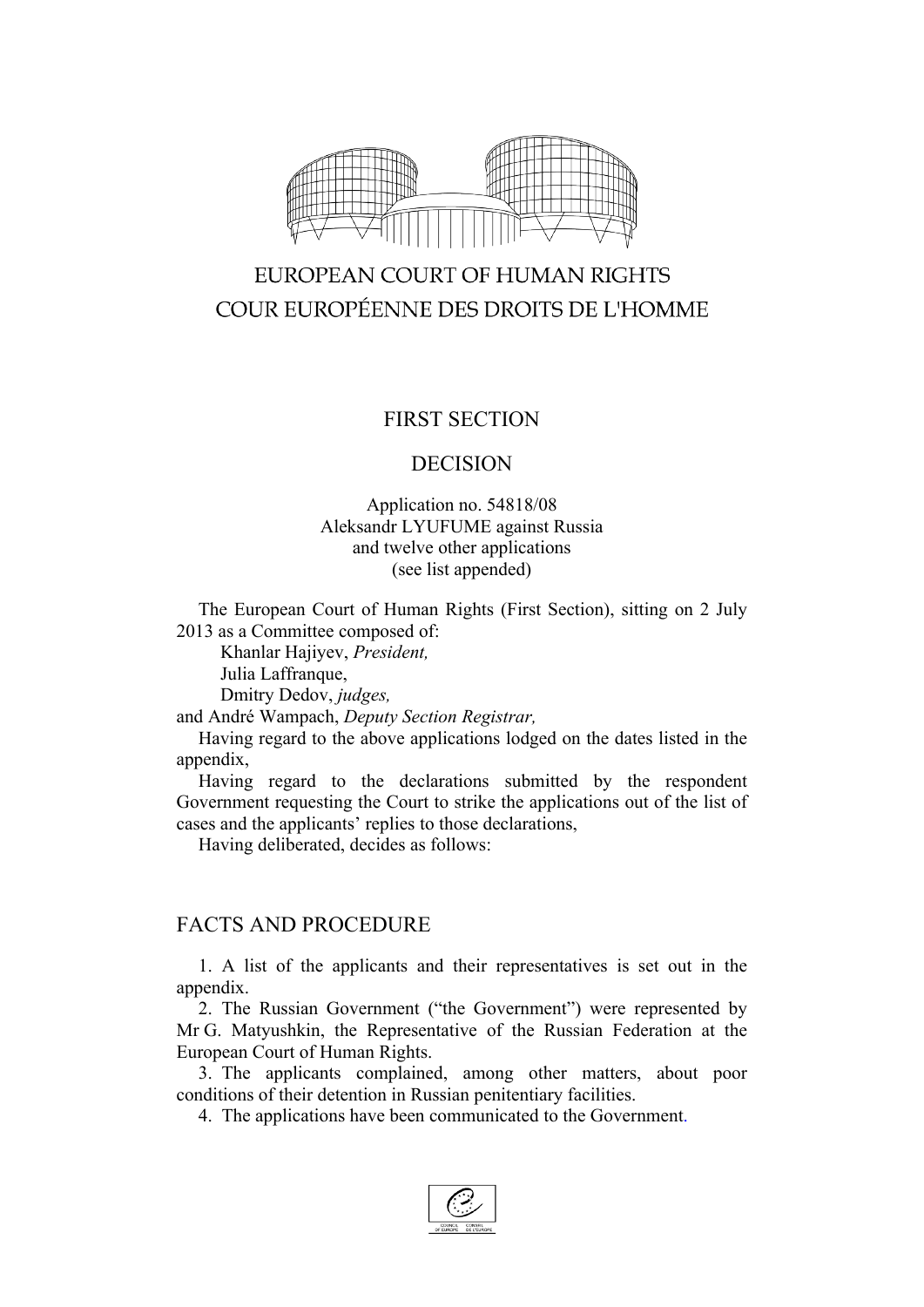## THE LAW

#### **A. Joinder of the applications**

5. Having regard to the similarity of the main issues under the Convention in the above cases, the Court decides to join the applications and consider them in a single decision.

#### **B. The complaints concerning inhuman or degrading conditions of detention**

6. The applicants complained that the conditions of their detention in Russian penitentiary facilities amounted to inhuman and degrading treatment prohibited under Article 3 of the Convention which provides as follows:

"No one shall be subjected to torture or to inhuman or degrading treatment or punishment."

7. By letters dated 24 and 25 October 2012 and 13 and 19 March 2013, the Government informed the Court that they proposed to make a unilateral declaration with a view to resolving the issue raised by the applications. They further requested the Court to strike the applications out of the list of cases in accordance with Article 37 of the Convention.

8. By the above declarations, the Russian authorities acknowledged that the applicants were detained in the conditions which did not comply with the requirements of Article 3 of the Convention and stated their readiness to pay the following amounts to the applicants as just satisfaction: 9,375 euros (EUR) to Mr Lyufume, EUR 7,000 to Mr Vakhrushev, EUR 3,830 to Mr Podnozov, EUR 3,960 to Ms Svetlichenko, EUR 5,750 to Mr Selyakov, EUR 4,545 to Mr Ananyin, EUR 8,750 to Mr Shilov, EUR 5,625 to Mr Fadeyev, EUR 2,600 to Mr Khokhlov, EUR 5,125 to Mr Morozov, EUR 16,750 to Mr Yeremeyechev, EUR 4,285 to Mr Kumachev, and EUR 3,960 to Mr Shebashev.

9. The remainder of the declaration in each case read as follows:

"The authorities therefore invite the Court to strike the present case out of the list of cases. They suggest that the present declaration might be accepted by the Court as 'any other reason' justifying the striking of the case out of the Court's list of cases, as referred to in Article 37 § 1 (c) of the Convention.

The sum referred to above, which is to cover any pecuniary and non-pecuniary damage, as well as costs and expenses, will be free of any taxes that may be applicable. It will be payable within three months from the date of notification of the decision taken by the Court pursuant to Article 37 § 1 of the Convention. In the event of failure to pay this sum within the said three-month period, the Government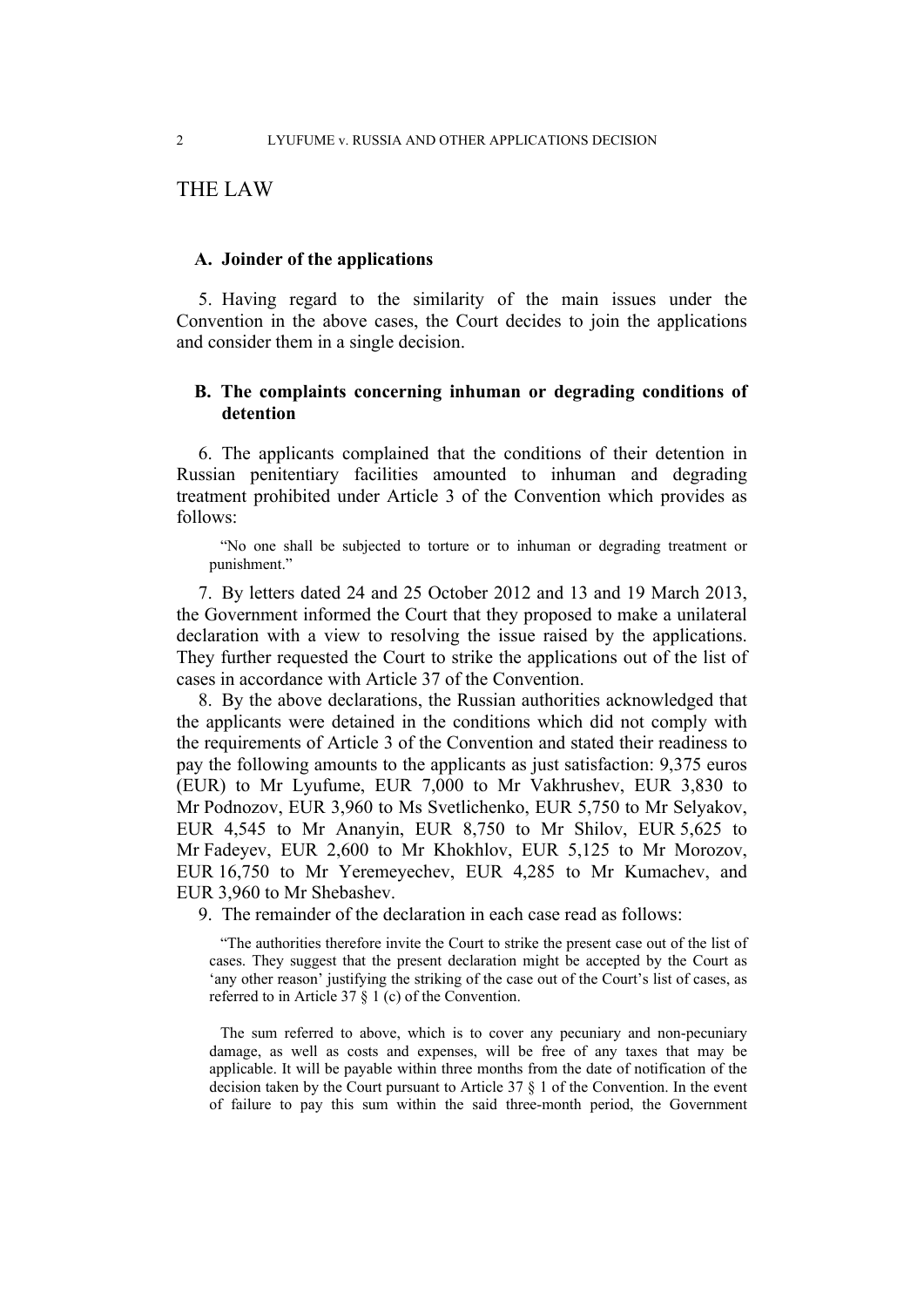undertake to pay simple interest on it, from expiry of that period until settlement, at a rate equal to the marginal lending rate of the European Central Bank during the default period plus three percentage points.

This payment will constitute the final resolution of the case."

10. By their separate letters of various dates, the applicants rejected the Government's offers in whole or in part. Some of them expressed the view that the sums mentioned in the Government's declarations were too low, whereas others insisted that the Court should examine the other complaints unrelated to the issue of their conditions of detention or else that the national authorities should consider reducing their term of imprisonment.

11. The Court reiterates that Article 37 of the Convention provides that it may at any stage of the proceedings decide to strike an application out of its list of cases where the circumstances lead to one of the conclusions specified under (a), (b) or (c) of paragraph 1 of that Article. In particular, Article 37 § 1 (c) enables the Court to strike a case out of its list if:

"...for any other reason established by the Court, it is no longer justified to continue the examination of the application".

12. It also recalls that in certain circumstances, it may strike out an application under Article 37  $\S$  1 (c) on the basis of a unilateral declaration by a respondent Government even if the applicant wishes the examination of the case to be continued.

13. To this end, the Court will examine carefully the declaration in the light of the principles established in its case-law, in particular the *Tahsin Acar* judgment (see *Tahsin Acar v. Turkey* [GC], no. 26307/95, §§ 75-77, ECHR 2003-VI; *WAZA Spółka z o.o. v. Poland* (dec.), no. 11602/02, 26 June 2007, and *Sulwińska v. Poland* (dec.), no. 28953/03).

14. The Court notes at the outset that since its first judgment concerning the inhuman and degrading conditions of detention in Russian pre-trial remand centres (see *Kalashnikov v. Russia*, no. 47095/99, ECHR 2002-VI), it has found a violation of Article 3 on account of similar conditions of detention in more than ninety cases raising comparable issues. Most recently, the Court has adopted a pilot judgment concerning the structural problem of overcrowding and inadequate conditions of detention in Russian penitentiary facilities (see *Ananyev and Others v. Russia*, nos. 42525/07 and 60800/08, 10 January 2012). It follows that the complaints raised in the present applications are based on the clear and extensive case-law of the Court.

15. Turning next to the nature of the admissions contained in the Government's declarations, the Court is satisfied that the Government did not dispute the allegations made by the applicants and explicitly acknowledged that the conditions of their detention had been in breach of Article 3 of the Convention.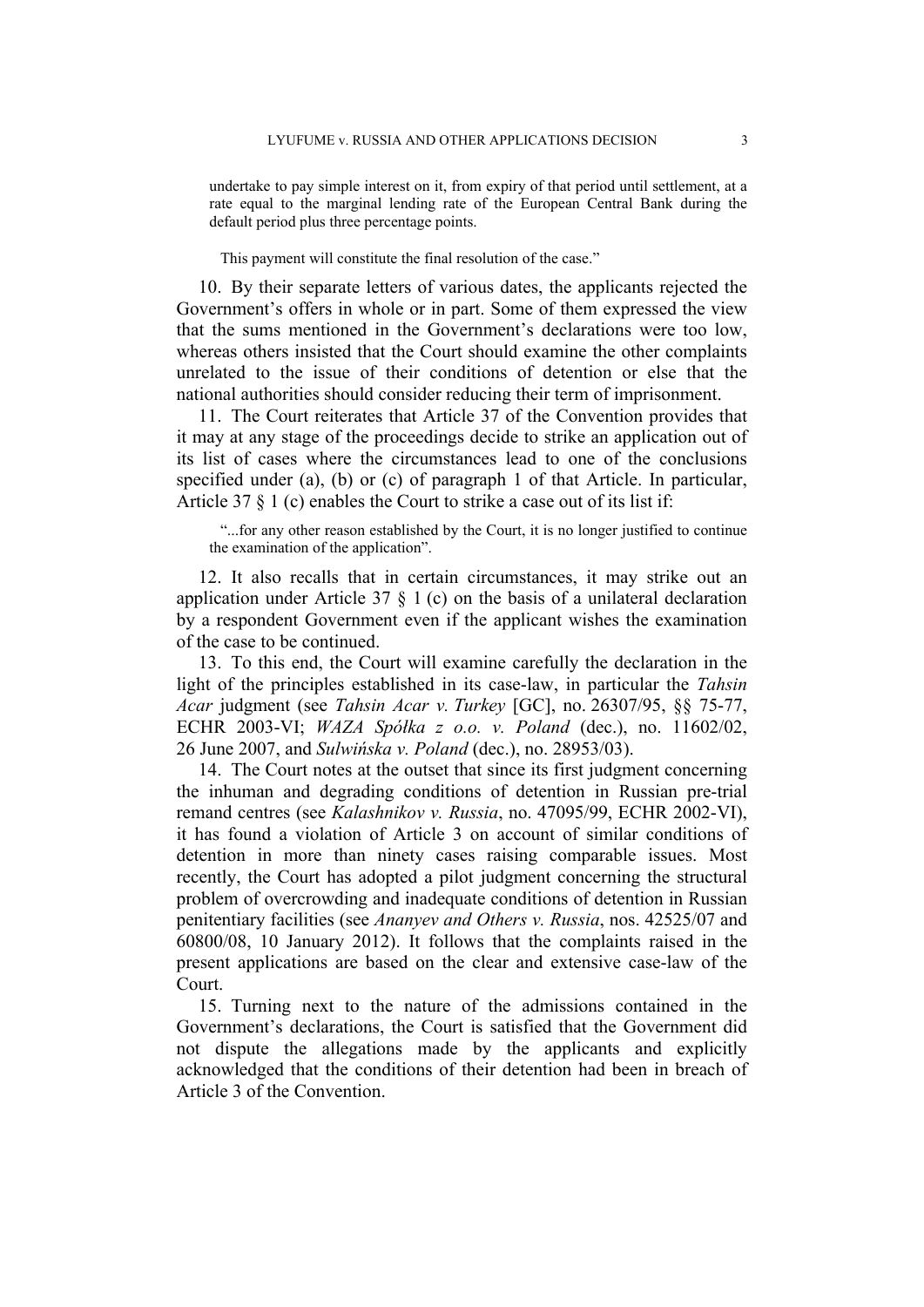16. As to the intended redress to be provided to the applicants, the Government have undertaken to pay them certain amounts of compensation in respect of pecuniary and non-pecuniary damages, as well as costs and expenses. Even if the method of calculation employed by the Russian authorities did not correspond exactly to the guidelines established by the Court in the pilot judgment (see *Ananyev and Others*, cited above, § 172), what is important is that the proposed sums are not unreasonable in comparison with the awards made by the Court in similar cases (see *Cocchiarella v. Italy* [GC], no. 64886/01, § 105, ECHR 2006-V). The Government have committed themselves to effecting the payment of those sums within three months of the Court's decision, with default interest to be payable in case of delay of settlement.

17. The Court therefore considers that it is no longer justified to continue the examination of the case in the part concerning the complaints about inhuman and degrading conditions of the applicants' detention. As the Committee of Ministers remains competent to supervise, in accordance with Article 46 § 2 of the Convention, the implementation of the *Ananyev and Others* pilot judgment concerning the same issue, the Court is also satisfied that respect for human rights as defined in the Convention (Article 37 § 1 *in fine*) does not require it to continue the examination of this part of the case. In any event, the Court's decision is without prejudice to any decision it might take to restore, pursuant to Article 37 § 2 of the Convention, the applications to its list of cases, should the Government fail to comply with the terms of their unilateral declaration (see *Josipović v. Serbia* (dec.), no. 18369/07, 4 March 2008, and *Aleksentseva and 28 Others v. Russia* (dec.), nos. 75025/01 et al., 23 March 2006).

18. In view of the above, it is appropriate to strike the case out of the list in the part concerning the complaints about inhuman and degrading conditions of the applicants' detention in Russian penitentiary facilities.

#### **C. The other complaints**

19. Some applicants also raised additional complaints with reference to various Articles of the Convention and its Protocols.

20. Having regard to all the material in its possession, and in so far as it has jurisdiction to examine the allegations, the Court has not found any appearance of a breach of the rights and freedoms guaranteed by the Convention or its Protocols in that part of their applications.

21. It follows that the applications in this part must be rejected in accordance with Article 35 §§ 3 and 4 of the Convention.

For these reasons, the Court unanimously

*Decides* to join the applications;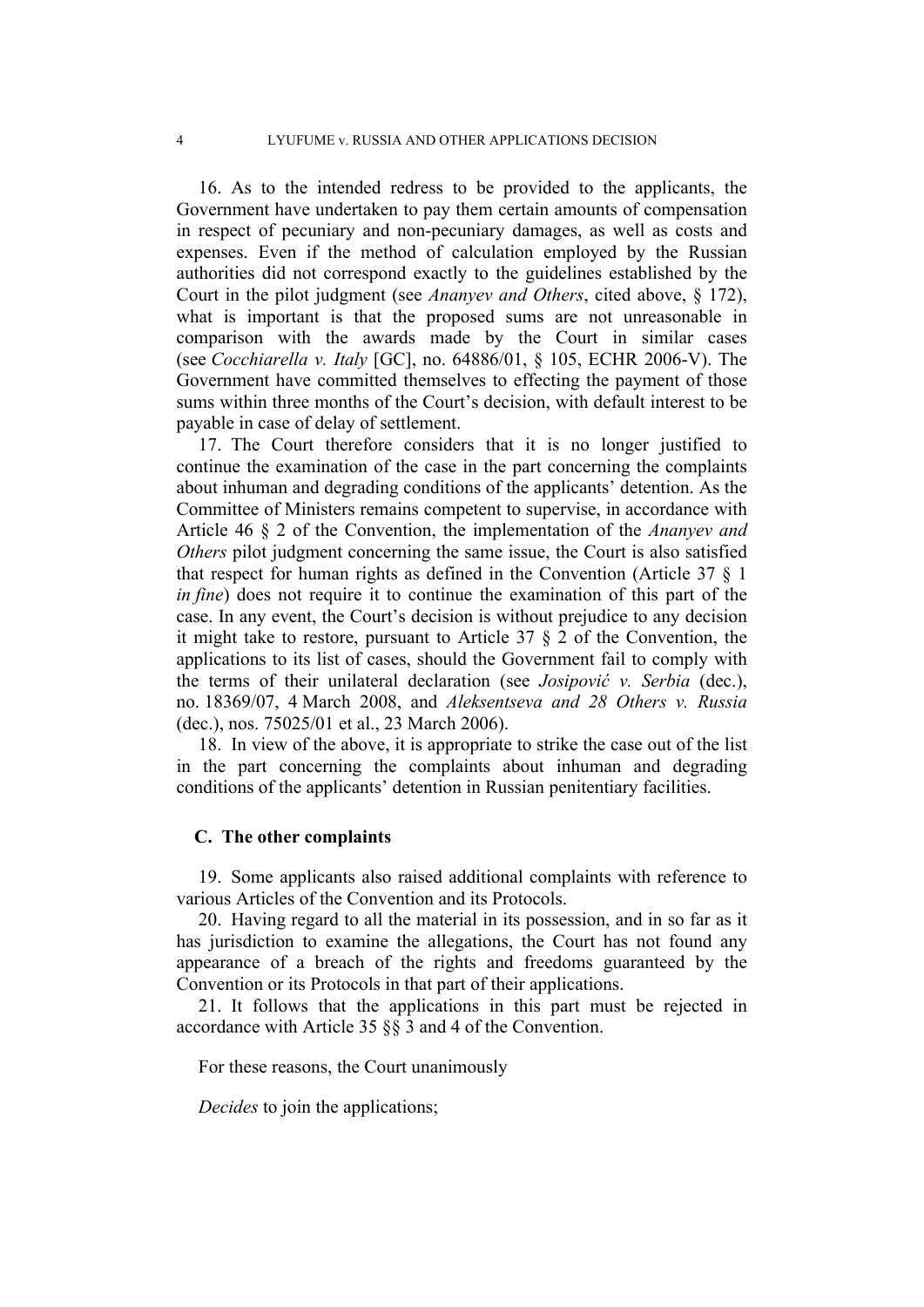*Takes note* of the terms of the Government's declarations concerning the applicants' complaints under Article 3 of the Convention and of the modalities for ensuring compliance with the undertakings referred to therein;

*Decides* to strike the applications out of its list of cases in accordance with Article 37 § 1 (c) of the Convention in so far as they concerned the complaints about inhuman and degrading conditions of detention in Russian penitentiary facilities;

*Declares* the remainder of the applications inadmissible.

André Wampach Khanlar Hajiyev Deputy Registrar President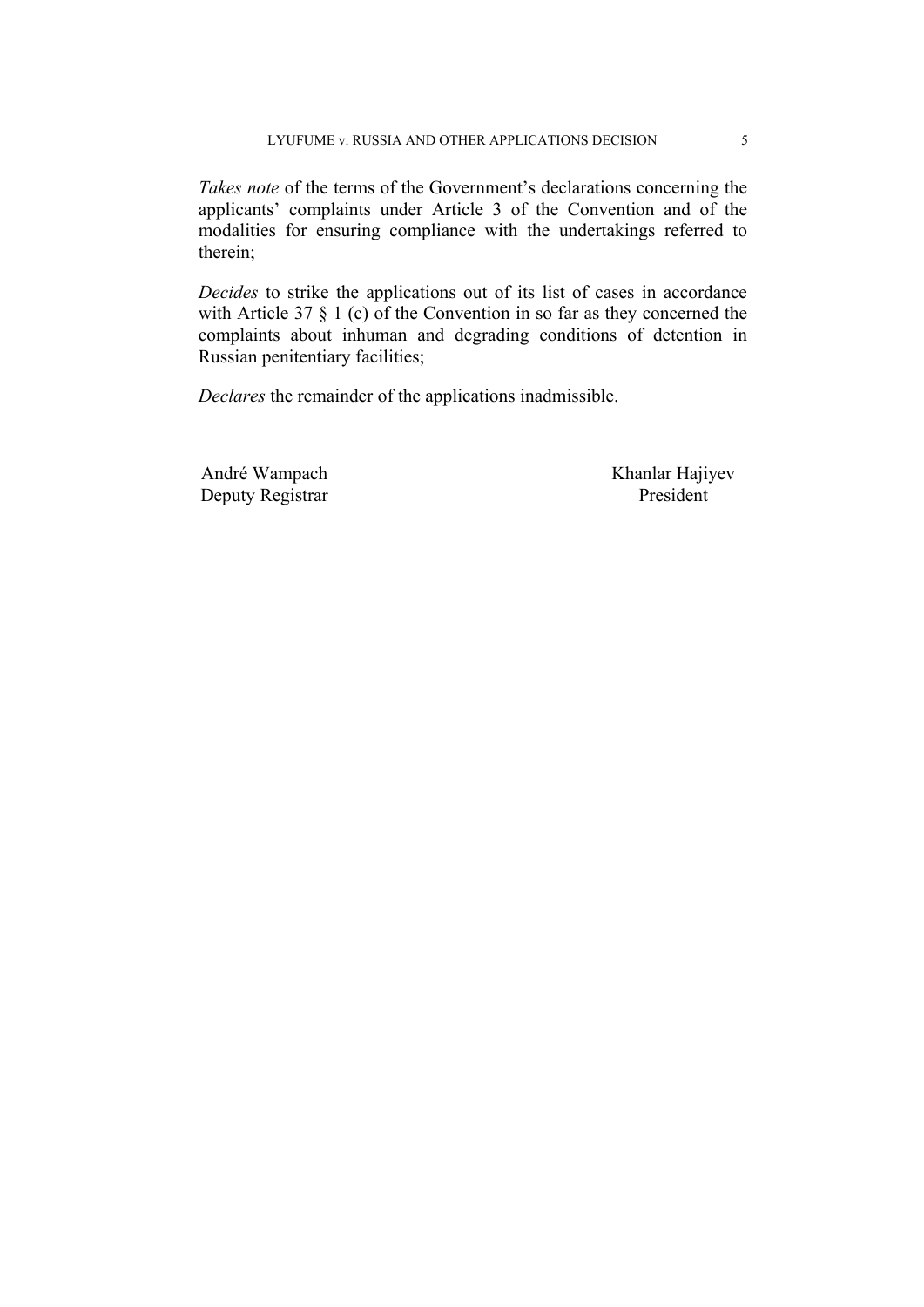| $\overline{\text{No}}$ | <b>Application</b><br>$\overline{\text{No}}$ | <b>Lodged on</b> | <b>Applicant</b><br>Date of birth<br><b>Place of residence</b>                      | <b>Represented by</b> |
|------------------------|----------------------------------------------|------------------|-------------------------------------------------------------------------------------|-----------------------|
| 1.                     | 54818/08                                     | 26/01/2008       | <b>Aleksandr Ivanovich</b><br><b>LYUFUME</b><br>25/04/1964<br>St Petersburg         |                       |
| 2.                     | 10762/09                                     | 26/01/2009       | <b>Andrey</b><br>Anatolyevich<br><b>VAKHRUSHEV</b><br>03/03/1966<br>Khokhryaki      |                       |
| 3.                     | 19467/09                                     | 05/01/2009       | <b>Yuriy Nikolayevich</b><br><b>PODNOZOV</b><br>12/09/1979<br>Gorodets              |                       |
| $\overline{4}$ .       | 26123/09                                     | 25/03/2009       | Vera Nikolayevna<br><b>SVETLICHENKO</b><br>13/05/1954<br>Anapa                      |                       |
| 5.                     | 31284/09                                     | 13/05/2009       | <b>Aleksandr</b><br><b>Vitalyevich</b><br><b>SELYAKOV</b><br>10/12/1987<br>Toguchin |                       |
| 6.                     | 31963/09                                     | 27/04/2009       | <b>Pavel Valentinovich</b><br><b>ANANYIN</b><br>30/12/1978<br>Yertsevo              |                       |

## **APPENDIX**